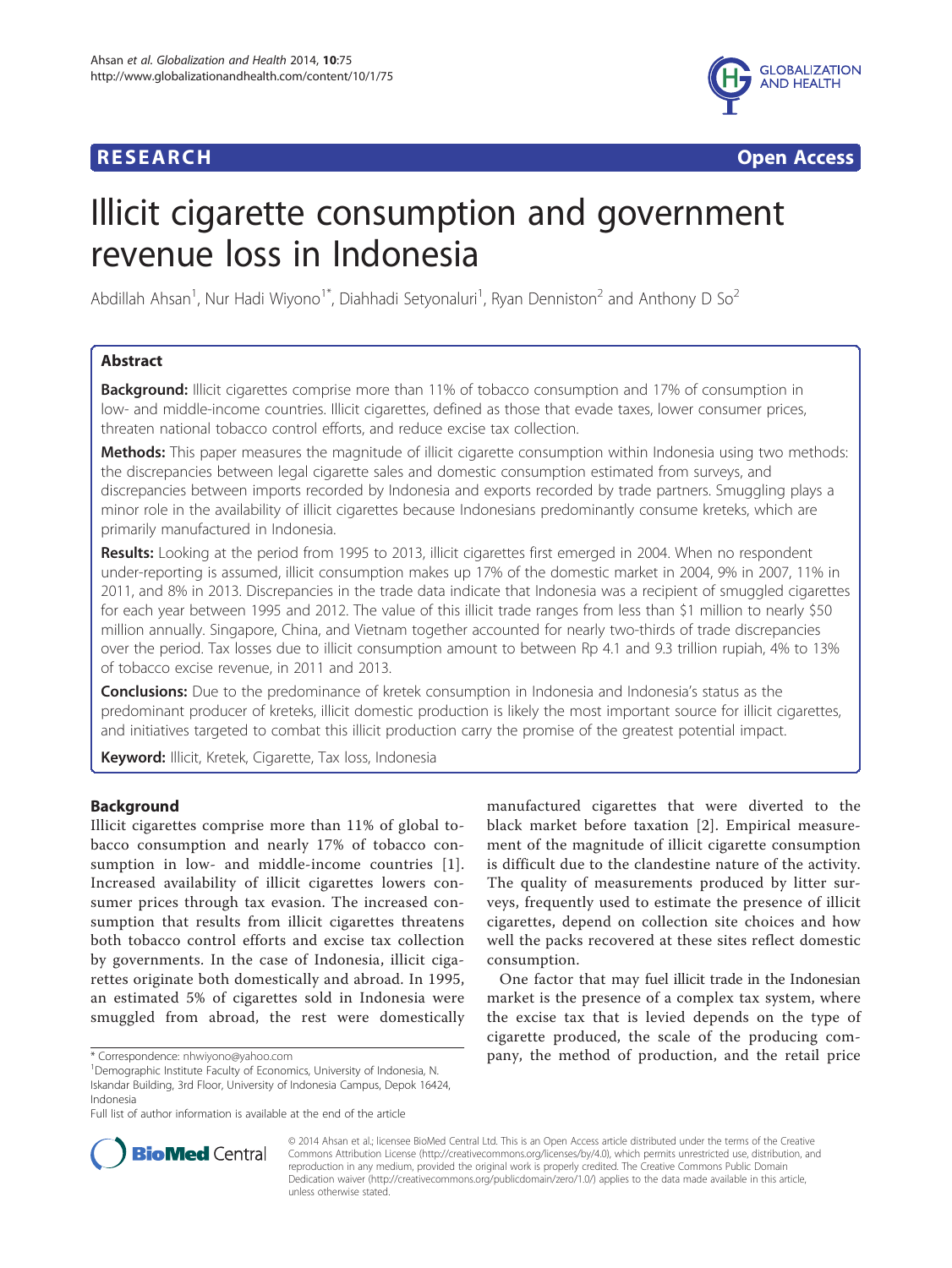range for the final product. This tax system confers lower excise tax rates to kretek producers over white cigarette producers, to smaller producers over large producers, to producers of hand-rolled kreteks over machine-made cigarettes of either type, and to cheaper final products over more expensive products. In turn, these tax preferences have facilitated the proliferation of numerous, small producers. In contrast to the tobacco industry in nearly every other country, Indonesia possesses a few very large companies and the continued existence of hundreds of small producers, some of which are contracted by the large companies [\[3\]](#page-7-0).

In 2013, based on Ministry Finance decree No. 179/ PMK.011/2012, machine-made kreteks were assessed specific excise taxes of between 50% and 56% of retail price and averaged 53% of retail price. By contrast, hand-rolled kreteks were assessed at between 32% and 37% of retail price and white cigarettes at between 49% and 56% of retail price. Recent changes have reduced tax rate disparities between cigarette tax tiers and raised rates for all tiers, but Indonesia remains a low tax country within the ASEAN region, and excise rates fall below the World Bank's yardstick of twothirds to four-fifths of retail price, a range that typifies countries with strong tobacco control efforts and falling consumption [[4\]](#page-7-0). Moreover, roll-your-own (RYO) cigarettes are not taxed if used for personal consumption. A 10% increase in the excise tax would result in an estimated 4% reduction in consumption and a 7-9% increase in tobacco excise revenue [[5\]](#page-7-0).

To assess the magnitude of illicit cigarettes in Indonesia, this paper applies two methods. First, survey-based estimates of consumption are compared to cigarette sales. Second, Indonesian cigarette imports are compared to the mirror cigarette exports to Indonesia recorded by trade partners.

The Indonesian market is unique with respect to the dominance of kreteks, a unique tobacco product that is primarily manufactured in Indonesia. The dominance of kreteks among consumers should reduce the importance of cigarettes smuggled from abroad relative to those that originate domestically because most smuggled cigarettes will be white cigarettes. The existence of numerous small producers may also exacerbate the role played by domestic sources in illicit trade [[6](#page-7-0)]. For these reasons, the two estimation methods provide complementary, but different results that help to triangulate in on the magnitude of illicit trade of tobacco. These estimates are produced in a transparent and replicable manner and without the risk of financial conflict of interest inherent in industry-supported studies. These estimates can also provide benchmark comparisons for studies that employ other methods, whether or not produced by the industry.

## Methods

Merriman [[7\]](#page-7-0) identified several approaches to estimate the magnitude of illicit cigarettes, three of which are employed by this paper. Of the five methods identified by Merriman, three methods are inexpensive to implement, use publicly available data, and are easily employed without specialized econometric knowledge. First, a comparison of survey-based estimates of consumption to legal tobacco sales directly measures the consumption of illicit cigarettes, irrespective of origin. Consumption of illicit cigarettes is indicated where consumption exceeds sales, which is measured by production less net exports. This method is unable to distinguish illicit cigarettes that originate domestically through multiple channels from those smuggled from abroad, and it can only measure the net magnitude of illicit cigarettes present in a country, which would not accurately represent the true level of illicit trade if large, simultaneous flows into and out of a country offset one another. In addition, under-reporting of smoking behavior by respondents is a documented phenomenon and may produce underestimates of consumption [\[8](#page-7-0)-[12](#page-7-0)]. Estimates of the magnitude of under-reporting available in the literature range between 22% for the United States in 1974 and 35% for Italy in 2008. Smoking remains socially acceptable in Indonesia, which would reduce one source for survey respondent under-reporting--the social stigma attached to cigarette smoking. This study estimates the possibility of under-reporting due to faulty recollection and other causes by adjusting consumption by 10%, 20% and 30%.

This study analyzes data from 1995 through 2013 using the estimates of illicit trade produced using tax-paid sales and estimates and 1995 through 2012 using the estimates of illicit trade produced using trade discrepancies. Smoking prevalence and average daily cigarette consumption, used to estimate cigarette consumption, is sourced from several data sources. The National Socio-Economic Survey was used for 1995 and 2004; the Household Health Survey was used for 2001; the Basic Health Research Survey was used for 2007, 2010, and 2013; and the Global Adult Tobacco Survey was used for 2011. Annual population estimates, as well as import and export data, were sourced from the Central Board of Statistics. Cigarette production data were obtained from the Directorate General of Excise and Customs and are based on excise stamp orders. Net exports were deducted from production to obtain tax-paid sales, which are directly compared to consumption.

Second, smuggling into Indonesia is measured by annual trade discrepancies. A trade discrepancy is the difference between exports recorded by the country of origin and imports recorded by Indonesia for a given year, and smuggling into Indonesia is indicated where exports from partners exceed Indonesian imports. The summed discrepancy across all trade partners is an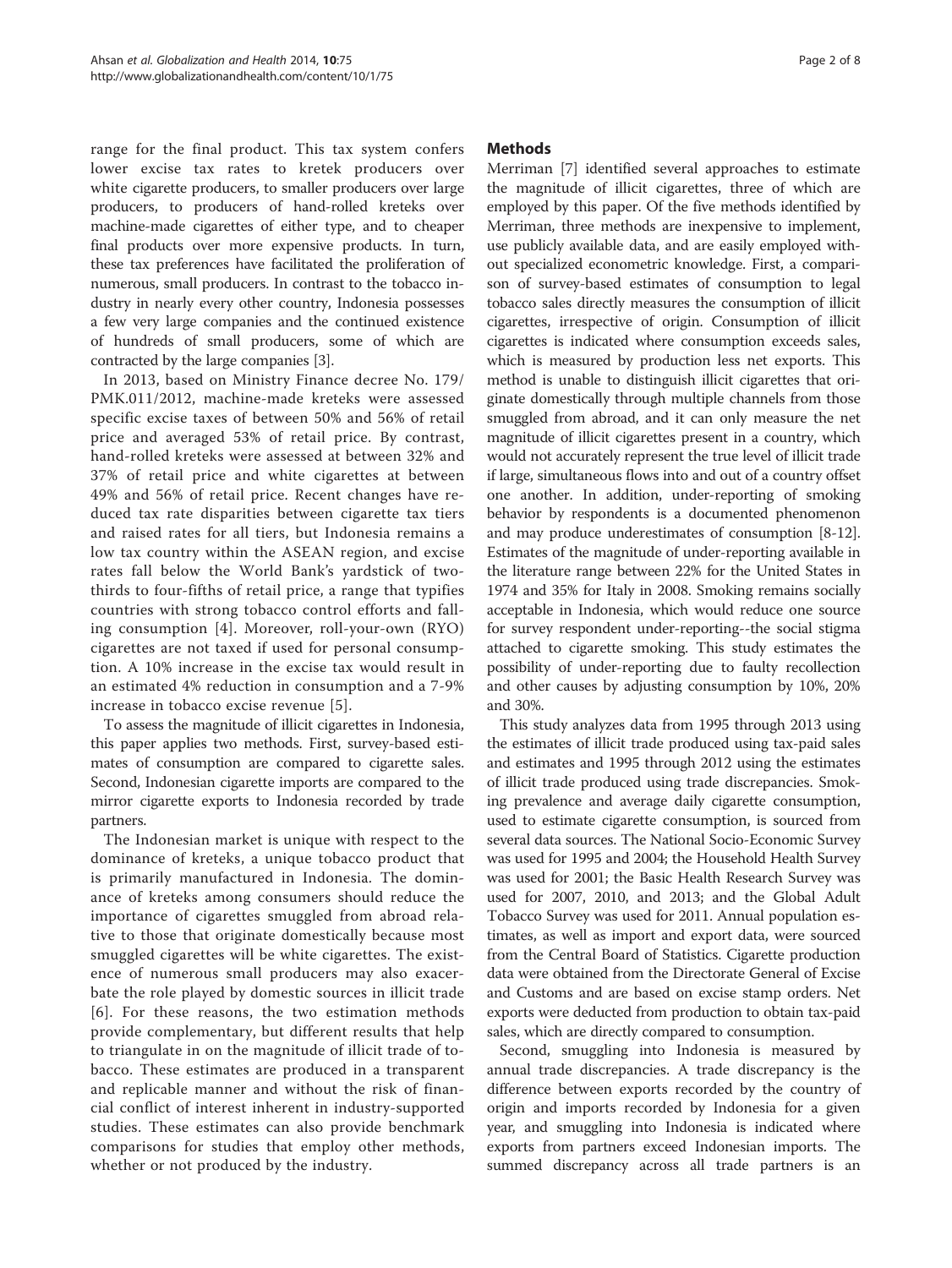imperfect measure of smuggling activity in that it also captures several legitimate causes for discrepancies including lags between exports and imports, valuation differences due to the inclusion or exclusion of freight and insurance costs, changes in exchange rates, and misreporting of origin where transshipment takes place [[13,14](#page-7-0)]. While the relative importance of these factors is unknown, large and persistent discrepancies would suggest illegal activity [[15](#page-7-0)]. Of note, this method is unable to capture illicit cigarettes that originate within Indonesia and those that evade record keeping at both the origin and destination. Estimates of smuggling will approximate those of consumption of illicit cigarettes only where illicit production is not substantial and will underestimate illicit activity when illicit production is a prominent source for illicit cigarettes. Bilateral trade value data for cigarettes were obtained from the United Nations Commodity Trade Statistics Database and used to measure trade discrepancies. This series differs from the series used for net export data in the first method and is employed both because it captures mirrored exports to Indonesia and because data exists at the bilateral level, which allows for the assessment of especially large sources of smuggled cigarettes. This study chose to use data reported by the Central Board of Statistics for net export data used in the first method because the Central Board of Statistics are the original source for the data found in UN Comtrade. While the UN Comtrade data is collected from governments, small differences emerge with those sources due to changes made by the United Nations as well as revisions to the underlying data. However, the differences between these two trade series are small in magnitude. As a substantial fraction of the country's tobacco trading partners with Indonesia have not reported trade data for 2013, data are only available through 2012.

To address whether illicit cigarettes are primarily of domestic origin, a third method, the consultation of experts, was employed. The Directorate General of Customs was consulted, and based on this consultation, it is believed that illicit cigarettes are overwhelmingly of domestic origin. This finding suggests that smuggling plays a lesser role in the availability of illicit cigarettes in the Indonesian market and that results based on the first method will produce results that more accurately reflect the context of Indonesia.

Tax losses due to illicit cigarettes were calculated as the product of the estimated volume of illicit cigarettes of domestic origin and the average specific excise tariff applied to domestic cigarettes, plus the product of the estimated volume of smuggled cigarettes and the excise tariff applied to imported cigarettes. Losses are presented for the two most recent survey years, 2011 and 2013. Indonesia currently possesses a tiered tobacco excise system that assesses a specific tax per stick, rather

than a percentage of the price. This study uses data that disaggregates cigarette consumption into the three cigarette types and methods of manufacture – machine-made kreteks, machine-made white cigarettes, and hand-made cigarettes of both types. These shares are used to calculate the numbers of illicit cigarettes, by cigarette type. The numbers of cigarettes are in turn multiplied by the highest and lowest tiers for each cigarette type, which provides an upper and lower bound for the estimates of tax losses.

## Results and discussion

Cigarette consumption more than doubled between 1995 and 2013, rising from 136 billion cigarettes to 293 billion cigarettes as shown in Table [1.](#page-3-0) Smoking prevalence and population both rose over the period. Indonesia's population increased by nearly 35%, while prevalence increased by 37%, from nearly 27% of the population 15 and over in 1995 to 36.3% in 2013. Smoking intensity rose from 10.6 cigarettes per person per day in 1995 to 12.3 cigarettes in 2013, an increase of 16%. Cigarette production and tax-paid sales both generally rose throughout the period, though both decline between 2001 and 2004. As shown in Table [2](#page-3-0), net exports account for between 15% and 21% of domestic production over the period, and this proportion generally rose over time.

The magnitude of illicit cigarette presence in the Indonesian market ranges from −7% to 17% of total consumption for 2004 through 2013 if no respondent under-reporting is assumed to exist, as shown in Table [2](#page-3-0). The −7% figure for 2010 represents the only time point where illicit cigarettes are not indicated, and this is followed by an 11% market share for illicit cigarettes in 2011. When any of the under-reporting thresholds are used, illicit cigarettes are also present in 2001 and 2010. Illicit cigarettes consistently increase in magnitude through 2004, fall through 2010, and increase again for 2011 and 2013. This trend parallels that for estimated consumption, that is, both consumption and the presence of illicit cigarettes increase through 2004, fall through 2010, and rise thereafter. Finally, respondent under-reporting may result in an understatement of the magnitude of illicit consumption actually present. When under-reporting is assumed to be 30%, the magnitude of illicit cigarettes peaks at 47% of domestic consumption in 2004.

Smuggling as measured by summed, annual trade discrepancies across all trade partners is sizable relative to both imports recorded by Indonesia and exports recorded by trade partners. As shown in Table [3,](#page-4-0) discrepancies generally surpass 90% of total trade, the sum of Indonesian imports and exports to Indonesia, and amount to between less than one million and almost 30 million US dollars in smuggling activity per year. Smuggling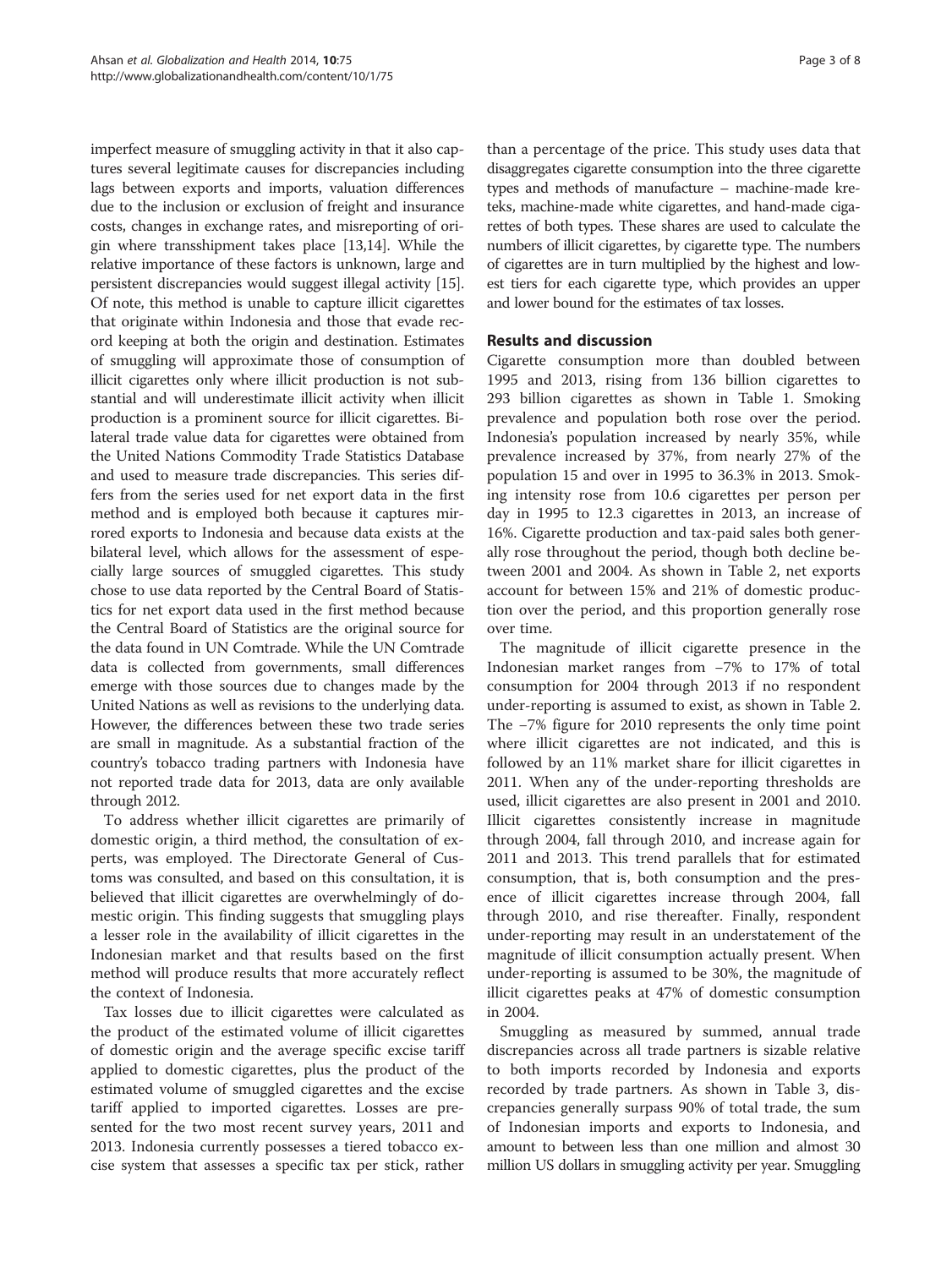| Year                   | Smoking prevalence | Population 15 and Over (millions) | Intensity (stick/day) | <b>Estimated consumption (billion sticks)</b> |  |  |
|------------------------|--------------------|-----------------------------------|-----------------------|-----------------------------------------------|--|--|
| 1995                   | 26.9%              | 131.3                             | 10.6                  | 136.0                                         |  |  |
| 2001<br>31.7%<br>151.8 |                    |                                   | 11.1                  | 194.1                                         |  |  |
| 2004                   | 34.2%              | 160.5                             | 11.3                  | 227.7                                         |  |  |
| 2007                   | 34.2%              | 166.9                             | 10.2                  | 212.5                                         |  |  |
| 2010                   | 34.7%              | 170.4                             | 10.1                  | 218.0                                         |  |  |
| 2011                   | 34.8%              | 173.5                             | 12.8                  | 282.0                                         |  |  |
| 2013                   | 36.3%              | 179.6                             | 12.3                  | 292.7                                         |  |  |

<span id="page-3-0"></span>Table 1 Smoking prevalence, intensity, and total cigarette consumption, Indonesia, 1995-2013

Sources: National Socio-Economic Survey 1995 and 2004; Household Health Survey 2001; Basic Health Research Survey 2007, 2010, and 2013; and the Global Adult Tobacco Survey 2011.

Annual consumption is computed as the product of smoking prevalence, the population age 15 and over, daily smoking intensity, and 365 days for the year.

declined sharply between 1995 and 2000 before increasing through the remainder of the period. In 2011, smuggling peaked at \$49 million. However, annual discrepancies as a share of total trade fell after 2007. Direct comparison of these results to those of consumption of illicit cigarettes is not possible due to the unavailability of quantity-based trade data. However, while the trade discrepancies are large compared with recorded Indonesian imports, imports represent a small fraction of domestic consumption, and smuggling is considered a relatively small source for illicit cigarettes available within the Indonesian market.

Singapore, China, and Vietnam together represent the origin for more than 64% of tobacco trade discrepancies over the entire period, with Singapore accounting for 28%, as shown in Table [4.](#page-4-0) The importance of particular countries as origins for smuggled cigarettes changed over time. Specifically, discrepancies with Hong Kong fell sharply after 1995, while discrepancies with China fluctuated over the period. Singapore and Vietnam both rose in importance in the mid-2000s. Singapore was the largest source for smuggled cigarettes in 2004 and afterwards, accounting for more than one-third of smuggled cigarettes in the last decade. The five identified countries in Table [4](#page-4-0) account for more than 85% of Indonesia's net trade discrepancy with the world over the period.

Two factors complicate the estimation of excise revenue losses. First, while the majority of cigarettes consumed are kreteks, most smuggled cigarettes are white cigarettes. White cigarettes are assessed different tax rates than kreteks, as noted above. The experience of the Directorate General of Customs and Excise officer consulted for this study indicated that illegal domestic production far exceeds cigarette smuggling, and illicit production comprised roughly 90% of illicit cigarettes. Second, Indonesia's tiered tax system conveys a different assessed tax level on each cigarette, which depends on the cigarette type, the size of the production facility, the method of manufacture, and the retail price. While the proportions of cigarettes of each cigarette type are known, the proportions that fall within each tax tier are not. Machine-made kreteks account for 68.5% of domestic consumption, hand-made kreteks and white cigarettes for another 25.5%, and machine made white cigarettes for the remaining 6%. As each of these types contains a different set of tax tiers, exact estimation of the tax losses is not possible.

Tax losses are presented as ranges that denote the upper and lower bounds of tax losses given the assessed rates, distribution of consumed cigarettes among cigarette types, and the proportion of illicitly consumed cigarettes that are

|      |            | Net exports | Tax-paid sales | Consumption | Illicit consumption (under-reporting level) |         |        |       |
|------|------------|-------------|----------------|-------------|---------------------------------------------|---------|--------|-------|
| Year | Production |             |                |             | 0%                                          | 10%     | 20%    | 30%   |
| 1995 | 200.2      | 29.3        | 71.0           | 136.0       | $-35.0$                                     | $-21.4$ | $-7.8$ | 5.9   |
| 2001 | 226.6      | 31.2        | 195.4          | 194.1       | $-1.3$                                      | 18.1    | 37.5   | 56.9  |
| 2004 | 218.6      | 29.2        | 189.4          | 227.7       | 38.3                                        | 61.1    | 83.9   | 106.7 |
| 2007 | 241.5      | 48.1        | 193.4          | 212.5       | 19.1                                        | 40.4    | 61.6   | 82.9  |
| 2010 | 289.1      | 54.8        | 234.3          | 218.0       | $-16.3$                                     | 5.5     | 27.3   | 49.1  |
| 2011 | 310.2      | 58.7        | 251.5          | 282.0       | 30.5                                        | 58.7    | 86.9   | 115.1 |
| 2013 | 341.9      | 72.2        | 269.8          | 292.7       | 22.9                                        | 52.2    | 81.4   | 110.7 |

Table 2 Production, sales, and illicit consumption of cigarettes, 1995–2013, billions of sticks

Source: Directorate General of Excise and Customs, Ministry of Finance for cigarette productions, Central Board of Statistics for Net Exports Tax-paid sales represent production less net exports. Negative values indicate the absence of illicit cigarette consumption.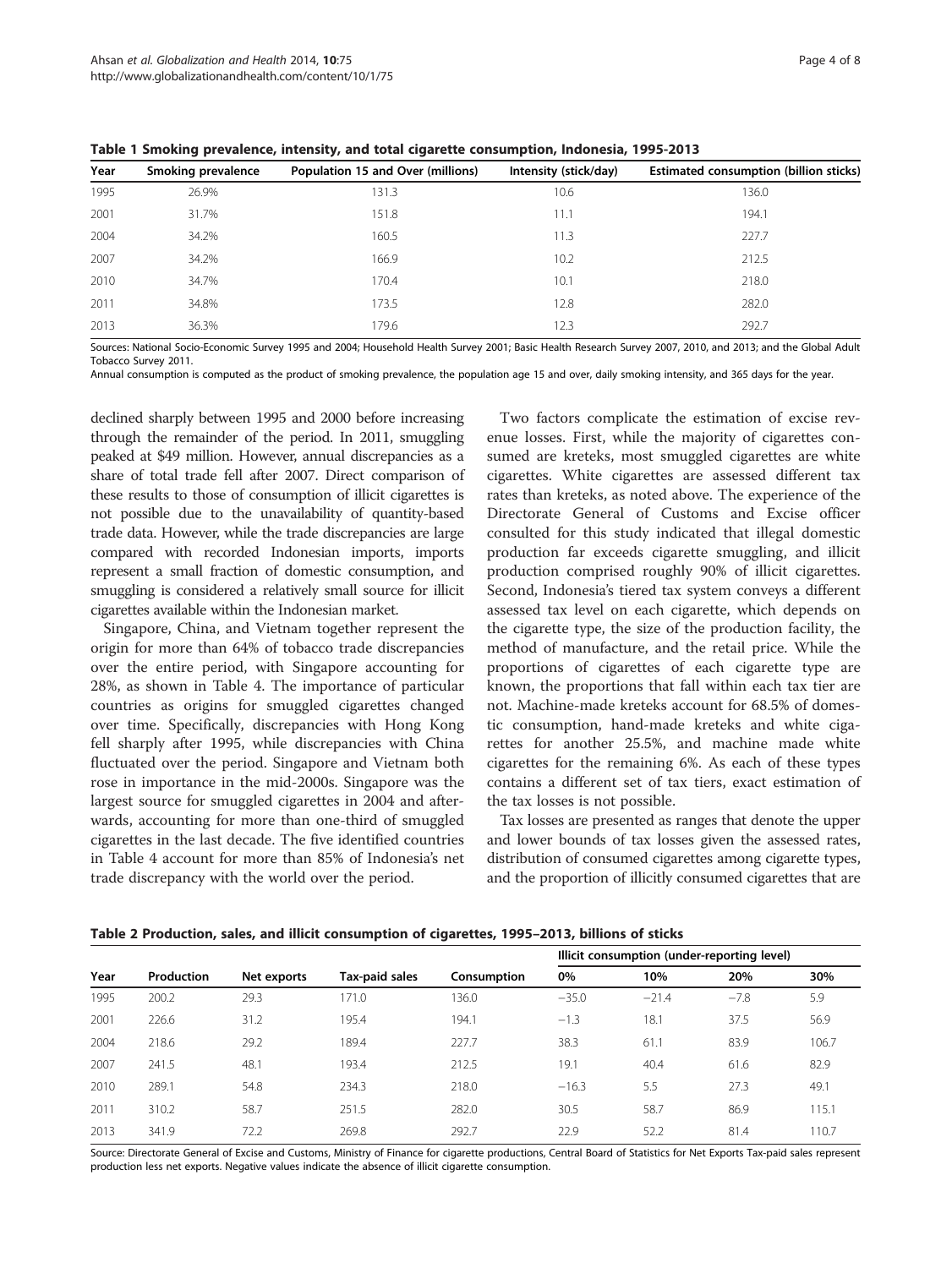| Year | Indonesian imports | <b>Exports to Indonesia</b> | Trade discrepancy | Discrepancy as share of total trade (%) |  |  |
|------|--------------------|-----------------------------|-------------------|-----------------------------------------|--|--|
| 1995 | 1.5                | 28.8                        | 27.3              | 90.0                                    |  |  |
| 1996 | $\cdot$            | 24.2                        | 23.5              | 94.8                                    |  |  |
| 1997 | .6                 | 2.9                         | 2.3               | 64.3                                    |  |  |
| 1998 | .3                 | 6.0                         | 5.8               | 89.3                                    |  |  |
| 1999 | .6                 | 2.7                         | 2.1               | 62.4                                    |  |  |
| 2000 | 1.7                | 2.3                         | 6.6               | 15.1                                    |  |  |
| 2001 | $.6\,$             | 5.4                         | 4.8               | 80.7                                    |  |  |
| 2002 | $.2\,$             | 6.5                         | 6.3               | 94.3                                    |  |  |
| 2003 | $\cdot$ 1          | 16.6                        | 16.5              | 98.3                                    |  |  |
| 2004 | .2                 | 21.4                        | 21.3              | 98.4                                    |  |  |
| 2005 | 1.0                | 26.5                        | 25.5              | 92.7                                    |  |  |
| 2006 | $.5\,$<br>30.2     |                             | 29.8              | 96.8                                    |  |  |
| 2007 | $\mathcal{A}$      | 38.2                        | 37.8              | 97.7                                    |  |  |
| 2008 | 2.5<br>44.8        |                             | 42.4              | 89.6                                    |  |  |
| 2009 | 2.8                | 36.6                        | 33.7              | 85.7                                    |  |  |
| 2010 | 4.9                | 45.0                        | 40.1              | 80.4                                    |  |  |
| 2011 | 5.2                | 54.4                        | 49.2              | 82.4                                    |  |  |
| 2012 | 11.0               | 58.7                        | 47.7              | 68.3                                    |  |  |

<span id="page-4-0"></span>Table 3 Indonesian cigarette imports and trade discrepancies, 1995–2012, in millions of US dollars

Source: United Nations Commodity Trade Statistics (Comtrade) database.

Total trade is the sum of imports recorded by Indonesia and exports to Indonesia recorded by trade partners.

smuggled into Indonesia. Table [5](#page-5-0) presents two ranges for both 2011 and 2013, one where no illicit cigarettes are assumed to originate abroad, and one where 10% of illicit trade is assumed to originate abroad. For each range, the lower bound is the sum of the numbers of cigarettes falling into each cigarette type multiplied by the lowest tax tier for that cigarette type. The upper bound uses the highest tax rate assessed for each type of cigarette. For 2011, losses range between Rp 4.1 trillion and Rp 9.3 trillion, or between 5.6% and 9.3% of tobacco excise collections. Losses in 2013 range from Rp 4.5 and Rp8.1 trillion, or 4.3% to 7.8% of tobacco excise collections.

Estimated tax losses were most sensitive to the differences between highest and lowest tax tiers applied to each type of cigarette, as opposed to changes in the level of smuggled cigarettes. In 2011, the tax losses change

from Rp 4.3 trillion to Rp 4.1 trillion when the assumed proportion of cigarettes smuggled rises to 10% at the lowest tax tiers, while at the highest tiers, the losses rise from Rp 9.2 to Rp 9.3 trillion. By contrast, the key driver of tax losses is the difference in tobacco tax tiers. If no smuggling takes place, tax losses range between Rp 4.3 and Rp 9.2 trillion, whereas if smuggling comprises 10% of illicit cigarettes, tax losses range between Rp 4.1 and Rp 9.3 trillion.

### Conclusion

By its nature, estimation of the magnitude of illicit cigarettes must involve triangulation by several methods. This paper employs three of Merriman's proposed methods to estimate illicit trade and to assess the relative contributions of illegally produced and smuggled

Table 4 Trade discrepancies among top 5 exporters of cigarettes to Indonesia, 1995–2004, selected years

| Partner   | 1995   | 1998         | 2001         | 2004 | 2007 | 2010 | 2012 | Discrepancy share, 1995-2013 (%) |
|-----------|--------|--------------|--------------|------|------|------|------|----------------------------------|
| Singapore | $-1.3$ |              | 0            | 14.3 | 13.3 | 12.1 | 14.9 | 27.8                             |
| China     | 4.6    | 5.5          | 1.1          | 3.9  | 6.5  | 7.4  | 7.3  | 19.3                             |
| Vietnam   | 0      | $\mathbf{0}$ | $\mathbf{0}$ |      | 4.2  | 11.1 | 18.6 | 17.2                             |
| Hong Kong | 21.2   | $\cdot$ 3    | $\mathbf 0$  | .2   | 5.0  |      | $-3$ | 16.1                             |
| Malaysia  | 2.8    |              | 1.8          | .5   | .6   | 2.7  | 9.   | 5.5                              |
| Others    | 0      |              |              | 2.4  | 8.3  | 6.1  | 6.3  | 14.0                             |
| World     | 27.3   | 5.8          | 4.8          | 21.3 | 37.8 | 40.1 | 47.7 |                                  |

Source: United Nations Commodity Trade Statistics (Comtrade) database.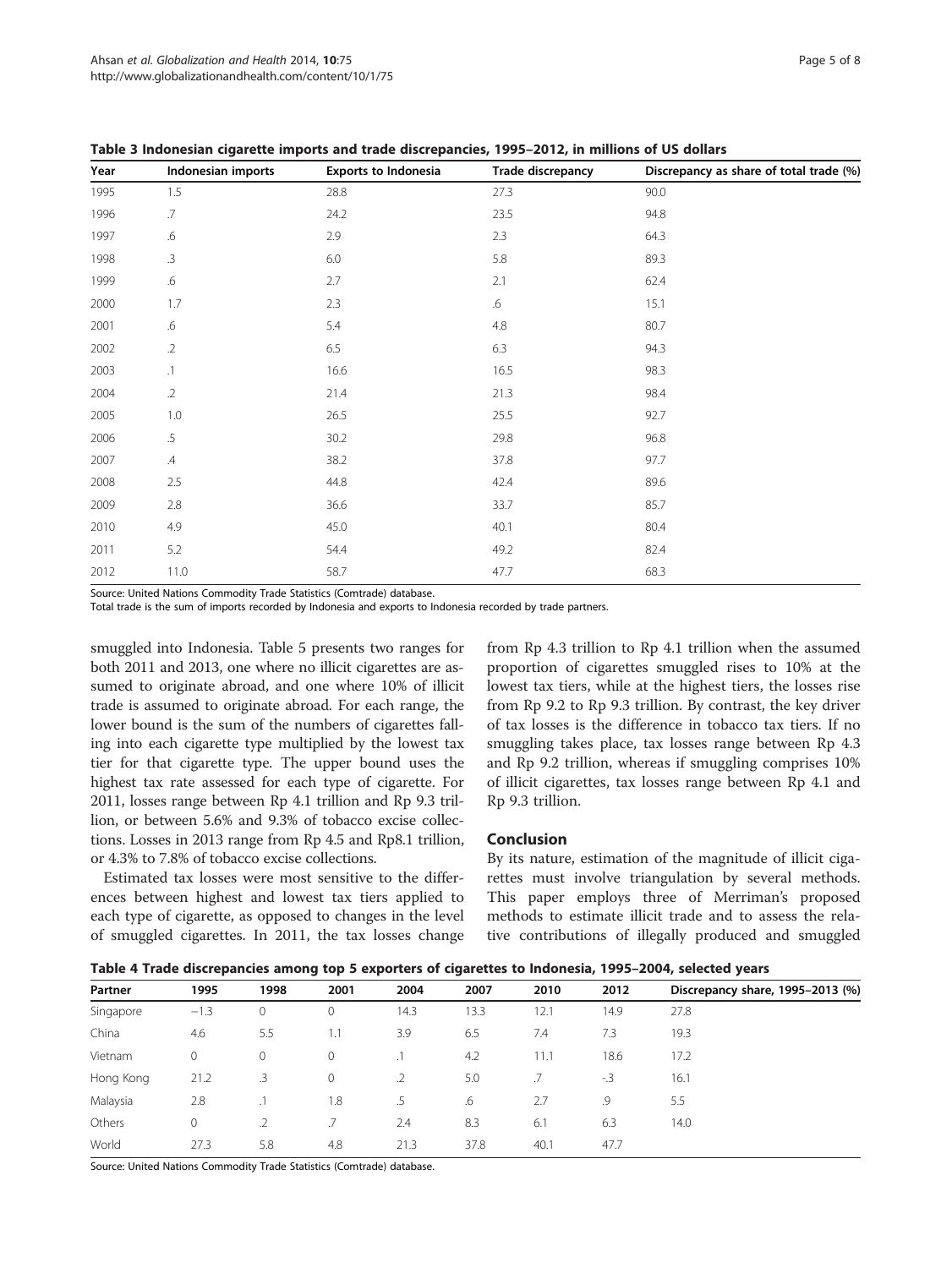| Category                                                                                                 | Subcategory                                       | 2011    |         | 2013  |              |
|----------------------------------------------------------------------------------------------------------|---------------------------------------------------|---------|---------|-------|--------------|
| Origin of Illicit Consumption (%)                                                                        | Illicitly Produced                                | 90      | 100     | 90    | 100          |
|                                                                                                          | Smuggled                                          | 10      | 0       | 10    | $\mathbf{0}$ |
| Illicit Cigarettes (billion sticks)                                                                      | Illicitly Produced                                | 27.4    | 30.5    | 20.6  | 22.9         |
|                                                                                                          | Smuggled                                          | 3.0     | 0       | 2.3   | 0            |
| Proportion of Domestic Consumption (%)                                                                   | Machine Made Kreteks Cigarette                    | 68.5%   | 68.5%   | 68.5% | 68.5%        |
|                                                                                                          | Machine Made White Cigarettes                     | 6.0%    | 6.0%    | 6.0%  | 6.0%         |
|                                                                                                          | Hand-Made Kreteks and White Cigarettes            | 25.5%   | 25.5%   | 25.5% | 25.5%        |
| Lowest Tax Tiers (Rp)                                                                                    | Machine Made Kreteks                              | 170     | 170     | 245   | 245          |
|                                                                                                          | Machine Made White Cigarettes                     | 110     | 110     | 195   | 195          |
|                                                                                                          | Hand-Made Kreteks and White Cigarettes            | 65      | 65      | 80    | 80           |
| Highest Tax Tiers (Rp)                                                                                   | Machine Made Kreteks                              | 325     | 325     | 375   | 375          |
|                                                                                                          | Machine Made White Cigarettes                     | 325     | 325     | 380   | 380          |
|                                                                                                          | Hand-Made Kreteks and White Cigarettes            | 235     | 235     | 275   | 275          |
| Estimated Revenue Loss Range (Rp)                                                                        | Estimate, Lowest Tier (trillion Rp)               | 4.1     | 4.3     | 4.5   | 4.6          |
|                                                                                                          | Estimate, Highest Tier (trillion Rp)              | 9.3     | 9.2     | 8.1   | 8.0          |
| Estimated Revenue Loss Range (US\$)                                                                      | Estimate, Lowest Tier (million US\$)              | 467.5   | 490.3   | 430.2 | 439.7        |
|                                                                                                          | Estimate, Highest Tier (million US\$)             | 1,060.4 | 1,049.0 | 774.3 | 764.7        |
| Estimated Revenue Loss Range as Share of Tobacco Excise Taxes Total Tobacco Excise Revenue (trillion Rp) |                                                   | 73.3    | 73.3    | 103.6 | 103.6        |
|                                                                                                          | Share of Tobacco Excise Revenue, Lowest Tier (%)  | 5.6     | 5.9     | 4.3   | 4.4          |
|                                                                                                          | Share of Tobacco Excise Revenue, Highest Tier (%) | 12.7    | 12.6    | 7.8   | 7.7          |

<span id="page-5-0"></span>

|  | Table 5 Government revenue loss due to illicit cigarettes (assuming no under-reporting) Indonesia, 2011 and 2013 |
|--|------------------------------------------------------------------------------------------------------------------|
|--|------------------------------------------------------------------------------------------------------------------|

Source: Authors' calculations.

Official exchange rates were Rp 8770.4 per US\$ in 2011 and 10,461.2 in 2013.

cigarettes to illicit trade. Customs and excise officials identified illicit production as the primary source of illicit cigarettes, responsible for at least 90% of illicit cigarettes. This suggests that estimates based on the comparison of tax-paid sales to consumption as estimated by surveys will differ substantially from those produced by the measurement of trade discrepancies, and that the former will represent an estimate that more fully captures the magnitude of illicit trade in Indonesia. Although survey respondents may under-report consumption, intentional under-reporting is not thought to be a significant problem in the Indonesian context due to the social acceptability of smoking among Indonesian men, the predominant consumers of cigarettes [\[16\]](#page-7-0). By contrast, trade discrepancies, while useful, will only capture a small fraction of available illicit cigarettes in the Indonesian market. Most illicit cigarettes are thought to be illegally produced within Indonesia because Indonesia is the primary producer and consumer of kreteks.

Before 2004, Indonesia reported more legal sales than consumption, possibly due to a combination of respondent under-reporting and smuggling out of cigarettes to other countries. When respondent under-reporting is not assumed to exist, the consumption of illicit cigarettes first emerges in 2004 as measured by the comparison of sales and survey-based estimates of consumption.

With the exception of 2010, the consumption of illicit cigarettes is present between 2004 and 2013. Illicit cigarettes amounted to between 19 billion and 38 billion sticks per year, or between 8% and 17% of total consumption per year. These illicit cigarettes cost the Indonesia government at least Rp 4.1 trillion in 2011 and Rp 4.5 trillion in 2013, at least 5.6% and 4.3% of total tobacco excise revenue respectively. Put differently, illicit trade cost the government between \$468 million and more than \$1 billion in 2011 and between \$430 million and \$774 million in 2013.

Importantly, the emergence of illicit cigarettes exists within a context where cigarette consumption, smoking prevalence, intensity, and the population of Indonesia rose. Cigarette consumption more than doubled between 1995 and 2013 to an estimated 293 billion cigarettes by 2004, as shown in Table [1](#page-3-0). Increased population and increased prevalence are roughly equal in importance to increased consumption. Having not ratified the Framework Convention on Tobacco Control, Indonesia also has low cigarette prices relative to other countries in the region and lags behind many other countries with respect to the enactment of strict tobacco control policies. These factors may play a role in the increase in cigarette consumption [\[3,17,18\]](#page-7-0). While cigarette production and cigarette exports both rose over time, production did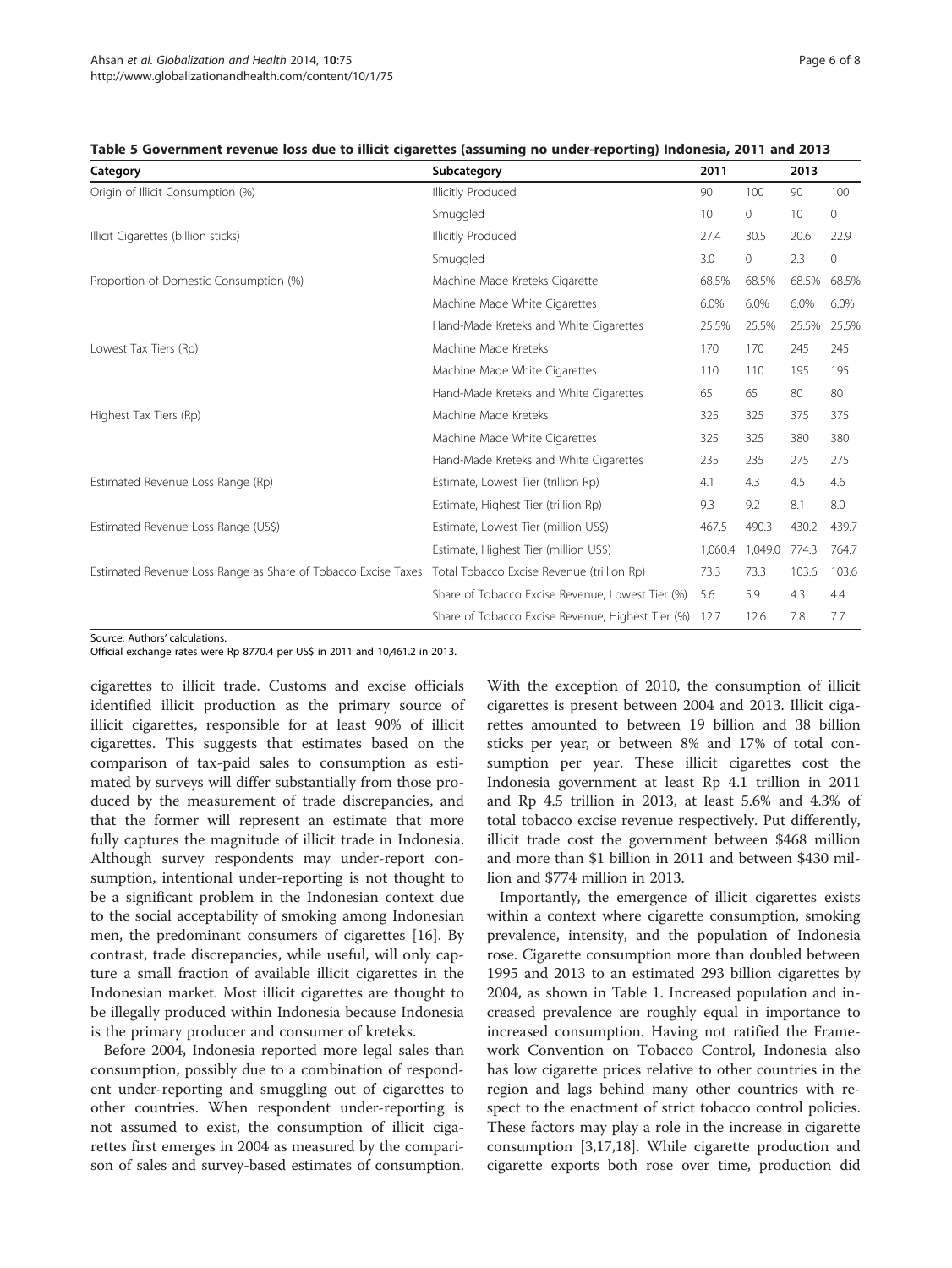not increase enough to account for the increases in both consumption and net exports. This suggests that illicit trade may be increasing.

Two unique characteristics of tobacco consumption in Indonesia may facilitate a predominance of domestic origin for the illicit trade. First, the predominance of kretek consumption in Indonesia suggests that smuggled cigarettes cannot account for all illicit consumption, as Indonesia is the predominant manufacturer of kreteks. Second, the structure of the Indonesian tobacco industry may unintentionally and indirectly facilitate illicit production. Indonesia houses thousands of cigarette producers, many of which go unregistered. In Jember District of East Java Province alone, there were 242 cigarette producers; most of them (213 cigarette producers) did not possess identification numbers as required by the Excise Tax Directorate [\[19](#page-7-0)]. If costs to effectively monitor such a large number of producers are prohibitively high, illicit activity may take place with less risk of detection. This structure coexists with a tiered tax system that favors small producers and producers of hand rolled kreteks.

While smuggling was not a predominant source for illicit cigarettes, Indonesia was a consistent recipient of smuggled cigarettes, most likely white cigarettes. Hong Kong was the primary source of smuggled cigarettes, but its importance has been replaced by China and Singapore. In fact, one newspaper report states that between 2004 and 2005, the Directorate General of Excise and Customs intercepted 6.8 million packs of cigarettes originating in China valued at 20 billion rupiah [\[20](#page-7-0)]. However, white cigarettes comprise a small share of the domestic market and illicit consumption.

Recent policy developments and efforts by the Ministry of Finance have reduced the favorable conditions received by small producers and have actively facilitated the exit of numerous small producers. Ministry of Finance decree No. 200/PMK.04/2008, issued in 2008, stipulated that tobacco manufacturers must possess at least 200 square meters of physical plant area to operate. In addition, this physical plant must not be directly related to a residence or a space not related to the tobacco manufacturer license. This has the effect of reducing the numbers of small producers and manufacturers which produce cigarettes as a supplementary activity to principal business operations. In addition, several tobacco excise tax increases enacted by legislation No. 190.PMK.011/2010 and subsequent amendments have not only raised the proportion of retail value subject to excise tax, but have reduced the numbers of tax tiers in a manner that has narrowed the tax gap between expensive and inexpensive cigarettes and kreteks [\[21,22](#page-7-0)]. Third, legislation No. 191/ PMK.04/2010 eliminated the ability of large manufacturers to produce cigarettes at small facilities that are established or acquired by the parent company, which benefit from

lower assessed rates. Instead, cigarettes produced at these small facilities will be assessed the rate at which the parent company is assessed, which reduces the taxes that can be avoided through funneling of production through small producers [\[21](#page-7-0)]. Finally, increased monitoring from tax authorities and competition from large manufacturers reduced the numbers of producers from as many as 4,700 in 2007 to 3,800 in 2010, 1,700 in 2011, and as few as 1,000 by the end of 2012 [[23\]](#page-7-0). If illicit cigarettes of domestic origin primarily originate from small producers, these efforts should reduce the availability of illicit cigarettes in the future.

To further reduce the illicit production and smuggling of cigarettes, the government needs to enforce existing law, strictly monitor producers, and impose penalties. These efforts will produce substantial tax revenue and will improve health and life expectancy in Indonesia. Limitation of duty free sales, imposition of regulation to mandate use of more effective tax stamps, and license of all parties involved in the production and distribution of tobacco products may also reduce illicit trade and the availability of illicit cigarettes. Finally, targeted efforts in cooperation with principal sources for smuggled cigarettes may be more cost effective than broad-based efforts to reduce smuggling where resources are limited. As Indonesia almost certainly serves as an origin for smuggled kreteks to other countries in the region, targeted efforts may also reduce the availability of illicit cigarettes among these trade partners.

#### Competing interests

The authors declare that they have no competing interests.

#### Authors' contributions

AA, NW, DS performed secondary data analyses and drafted manuscript, AS and RD rewrote the manuscript, improved the methods section, and independently verified the secondary data analyses. AS was involved in the design of the original study and provided feedback at multiple stages including through the organizing of regional research workshops. All authors read and approved the final manuscript.

#### Acknowledgement

This project received support from the NIH Fogarty International Center (Grant Number R01TW007924), awarded to Duke University's Program on Global Health and Technology Access in collaboration with the Southeast Asian Tobacco Control Alliance and the American Cancer Society. The content is solely the responsibility of the authors and does not necessarily represent the official views of the Fogarty International Center or the National Institutes of Health. We wish to thank Prof. Joy Townsend and Ms. Bungon Ritthiphakdee for their valuable comments on methods and analysis during the research process.

#### Author details

<sup>1</sup> Demographic Institute Faculty of Economics, University of Indonesia, N. Iskandar Building, 3rd Floor, University of Indonesia Campus, Depok 16424, Indonesia. <sup>2</sup> Program on Global Health and Technology Access, Sanford School of Public Policy and Duke Global Health Institute, Duke University, Durham, NC 27708, USA.

Received: 22 September 2014 Accepted: 23 October 2014 Published online: 19 November 2014